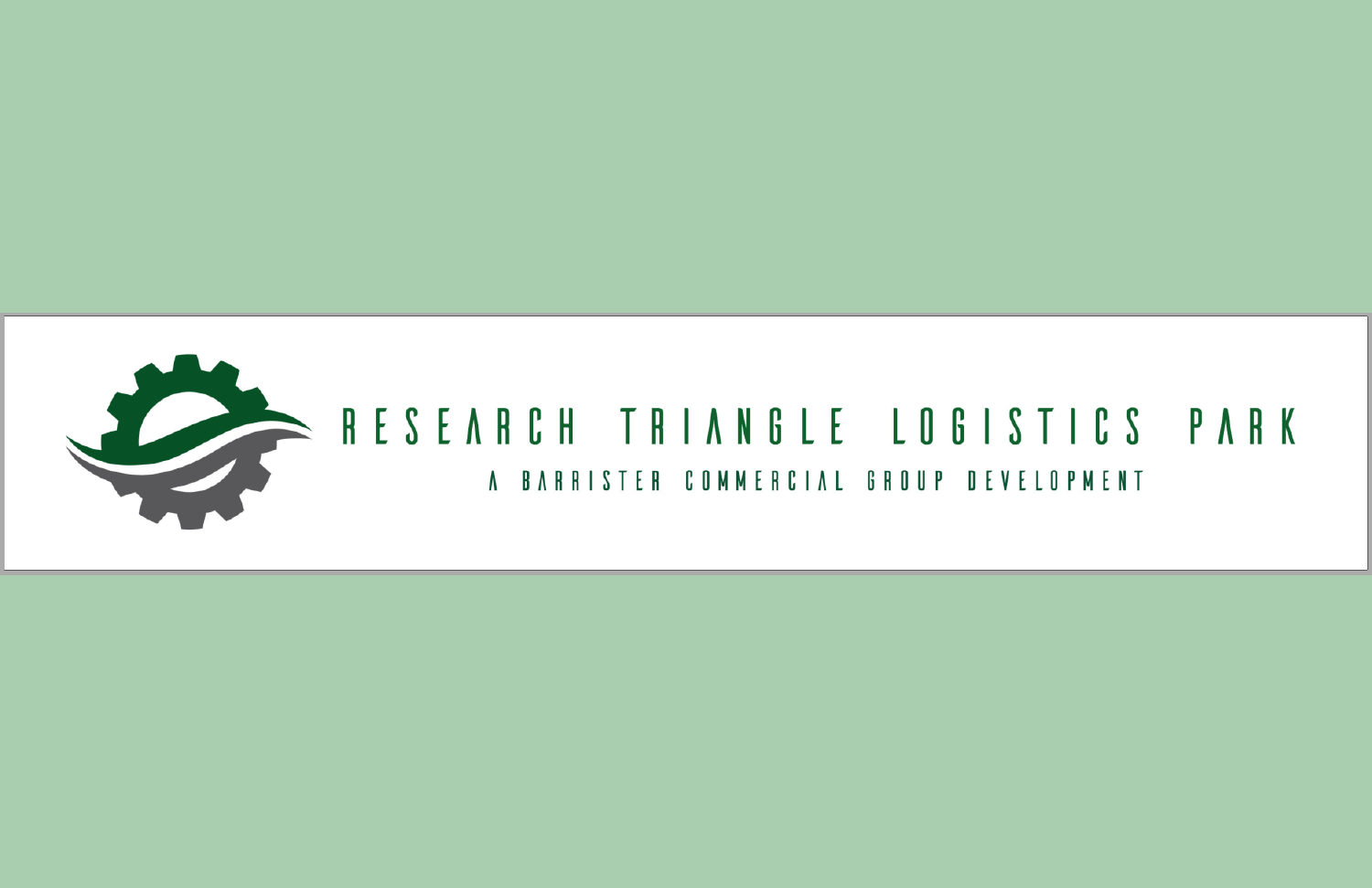# RESEARCH TRIANGLE LOGISTICS PARK

### **Barrister Commercial Group has been present in the Raleigh Area for more than 15 years**

- **- RTLP will be an investment of more than \$130M in the Orange County/ Hillsborough Community**
- **- Local, State and Federal Budgets in Distress and 16.3 Million People Unemployed :** 
	- **- Long Term Tax Base Increase contributing to Local Budgets**
	- **- Tax Revenue to Fund: Schools; Teachers, Firefighters and Police Salaries; Municipal Services**
	- **- Needs of the Community**
- **- Comprehensive Site Plan with unified development, integrated Stream Buffers and Architectural Review Committee**

#### ■ Comprehensive Plan has been in Place for 40 Years

- **- Planning for the communities future**
- **- More than 5 opportunities (1981, 1994, 2001, 2008 and 2017) for public input and plan reaffirmation**
- **- No current property owner has owned prior to the 1981 Commercial Comprehensive Plan**

#### ■ Site Characteristics For Development

- **- Immediately Adjacent to Interstate I-40 and right off Interchange Ramp**
- **- Commercial Zoning Along almost 100% of the corridor**
- **- Minimal Impact on Community: Traffic Impacts Limited to less than ¾ of a mile of roadway**
- **- Fifteen Abutting Properties – Nine (9) of which are vacant**
- **- Six (6) residents with properties abutting RTLP property: 1-1,100', 1-1,400', 1-1,000 (with High Tension 175' from back of house), 1-200' from property line and 300' & 100' from nearest proposed building**

#### ■ **Traffic Misinformation & Misunderstanding**

- **-Traffic Study: NCDOT reviewed and approved; Will show functionality and traffic flow improvements**
- **- From I-40 ROW RTLP will utilize about 3,580 lineal feet of public roads**
- **- Scoping Study Involved All Levels; Orange County does not build, own or maintain public roads; NCDOT Approval**
- **- Mrs. Christa Greene, PE, MCE, Senior Principle & Traffic Engineer with StanTec, and has more than 30 years of experience as a traffic engineer. Among her many accomplishments, it should be noted that Mrs. Greene is a board member for the Southern District of the Institution of Transportation Engineers (ITE) and is vice-chair of the International ITE Traffic Engineering Council.**

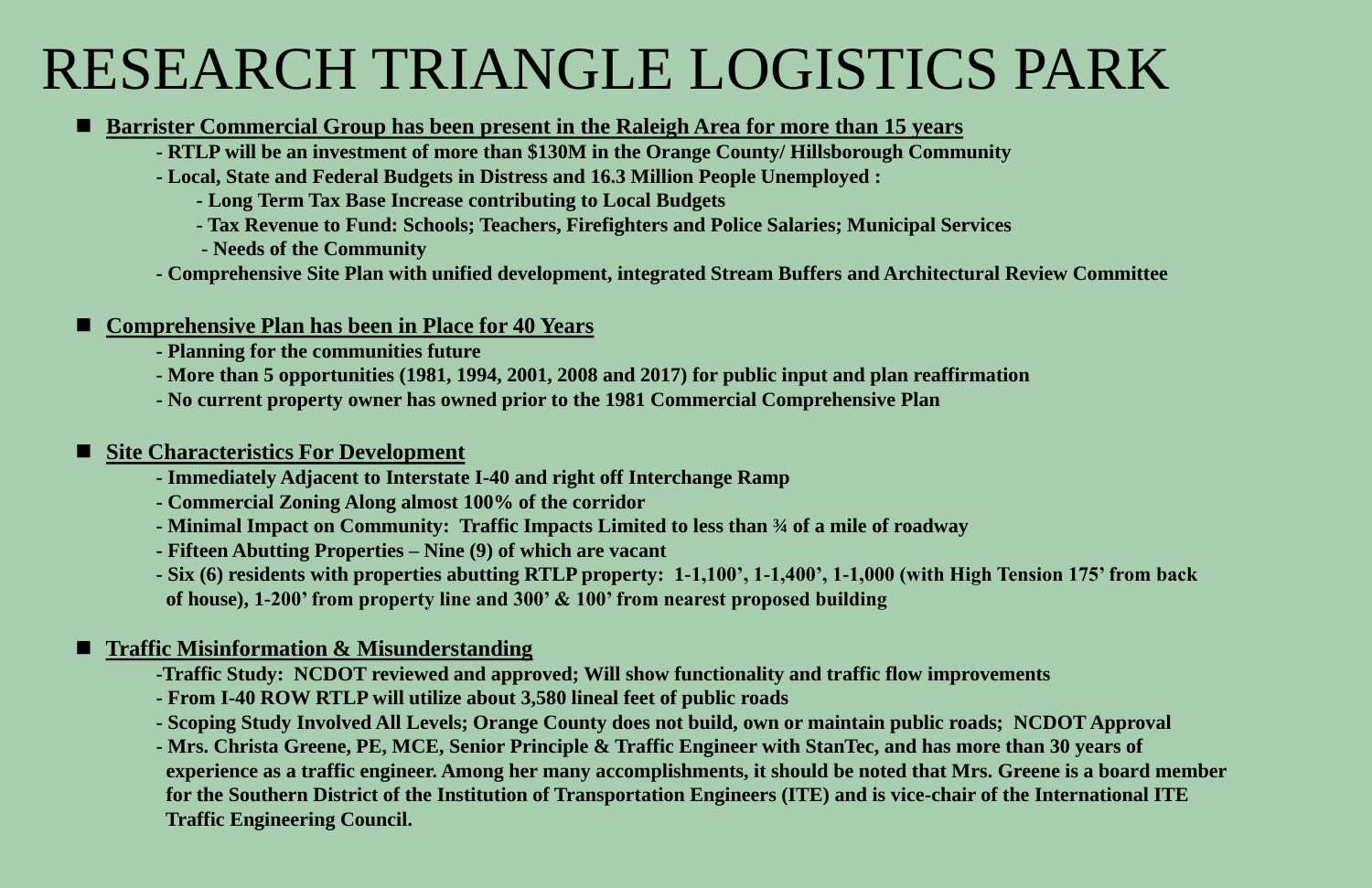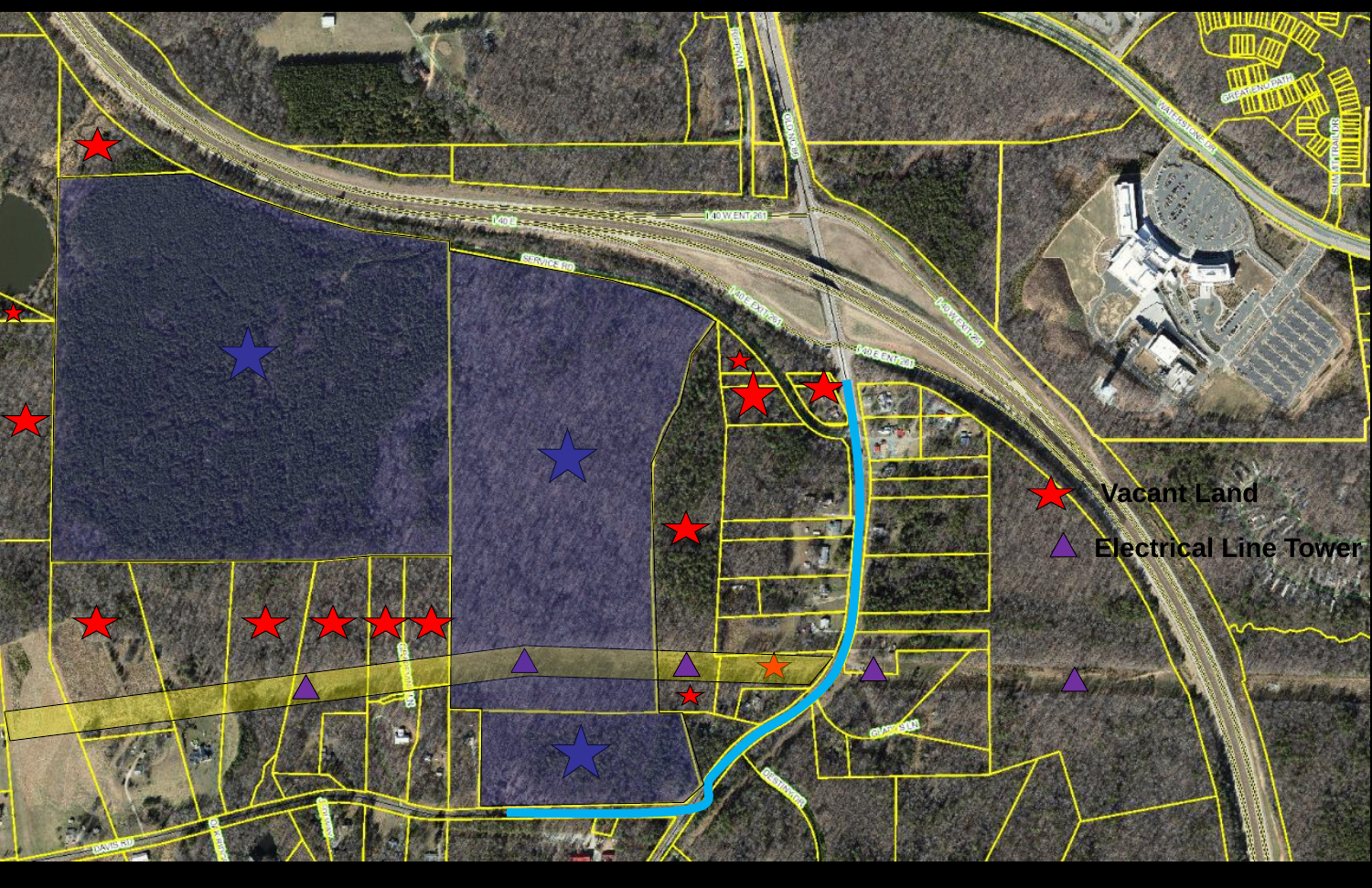

## RESEARCH TRIANGLE LOGISTICS PARK A BARRISTER COMMERCIAL GROUP DEVELOPMENT